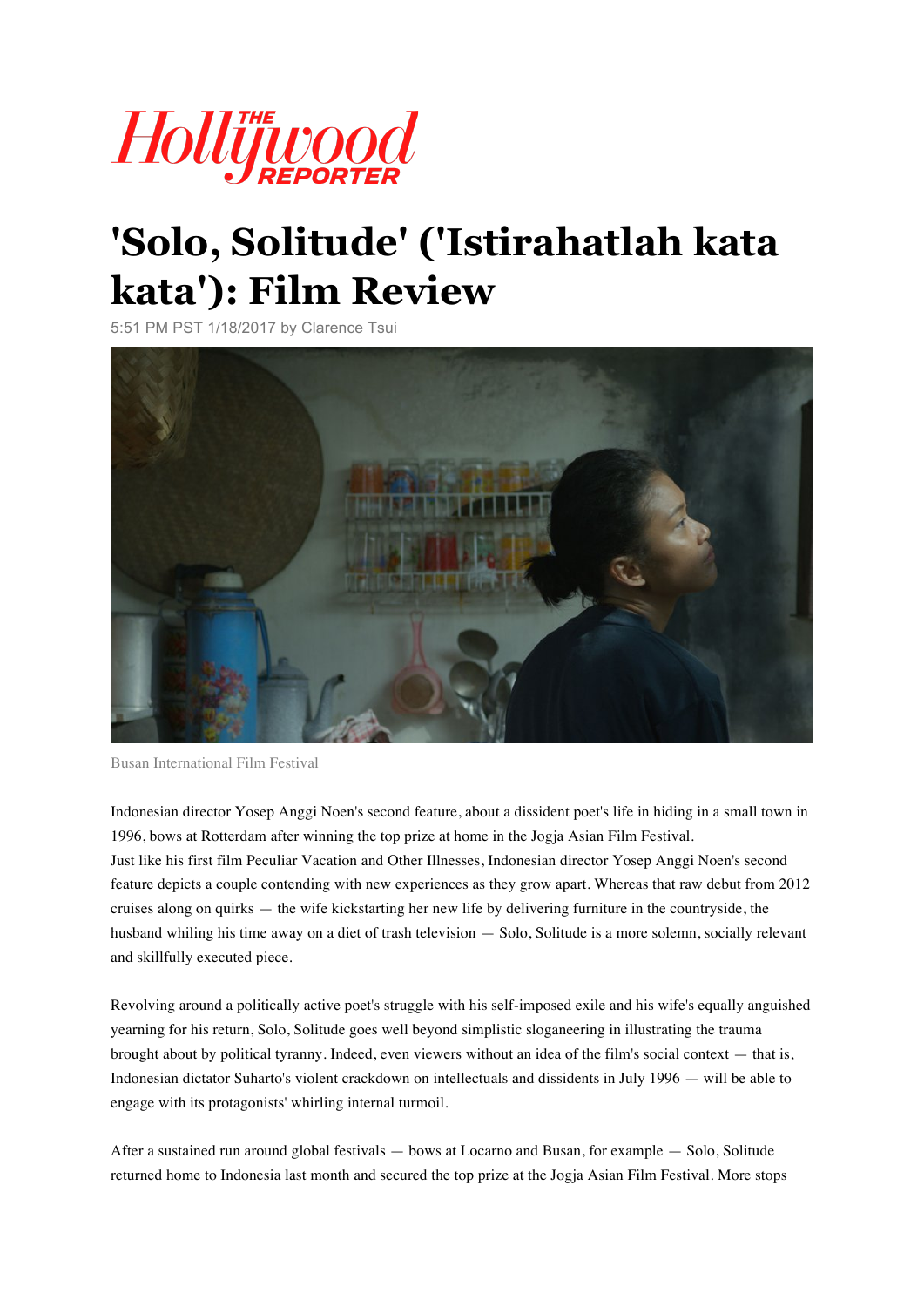await abroad, however, as the film returns to Europe later this month with a berth in the Bright Future section at Rotterdam.

The film's central character is Wiji Thukul, a poet well known not only for his literary endeavors but also his frontline role in combating Suharto's U.S.-backed authoritarian regime: After leading a strike at a textiles factory in 1995, Wiji was severely beaten by the police. It's a track record — unmentioned in the film — that feeds into the general social malaise gripping Indonesia at that time. As the film begins, an onscreen text explains the political schisms in the country, while official radio broadcasts are heard rallying pro-government thugs against "communists."

As Solo, Solitude unfolds in July 1996, Wiji (played by veteran Indonesian thespian Gunawan Maryanto) is already a marked man fleeing for his life, as he tries to settle into clandestine exile in a city in Borneo. Meanwhile, across the Java Sea and hundreds of miles away, his wife Supon (Marissa Anita) is left at home in Central Java to contend with the authorities; the film actually begins with menacing police officers interrogating her and her daughter about Wiji's whereabouts.

Bolstered by remarkable turns from his actors, Yosep manages to highlight how his protagonists are far from melodramatic martyrs of an age. These are just ordinary individuals with equally ordinary fears and desires. For all his ideals and his politically charged past, Wiji is consumed by his longing for home and a paranoia about being caught. He loses his bearings as he is forced to change his hairstyle and name, cowers in unease as he overhears soldiers' conversations at a barbershop, and measures his dwellings to prepare for a quick escape. Similarly, Supon is stoic rather than heroic, as she tends to domestic chores while countering the intrusions of an adoring neighbor.

Then again, Solo, Solitude is about a poet, and Yosep has done his subject justice. Surreal images — Wiji contemplating life under a weaving depicting "The Last Supper," or soldiers playing badminton inside a dilapidated cinema — punctuate those long sequences of quotidian life. Meanwhile, voiceovers feature Wiji's reciting of his poetry, or his comrades' accounts of their feverish and deadly dreams. With such a potent mix of melancholy and silent madness, Solo, Solitude — just like Thai director Anocha Suwichakornpong's By the Time It Gets Dark — offers a poignant reflection of humanity drawn from the turbulent recent histories of Southeast Asia.

http://www.hollywoodreporter.com/review/solo-solitude-istirahatlah-kata-kata-film-review-964839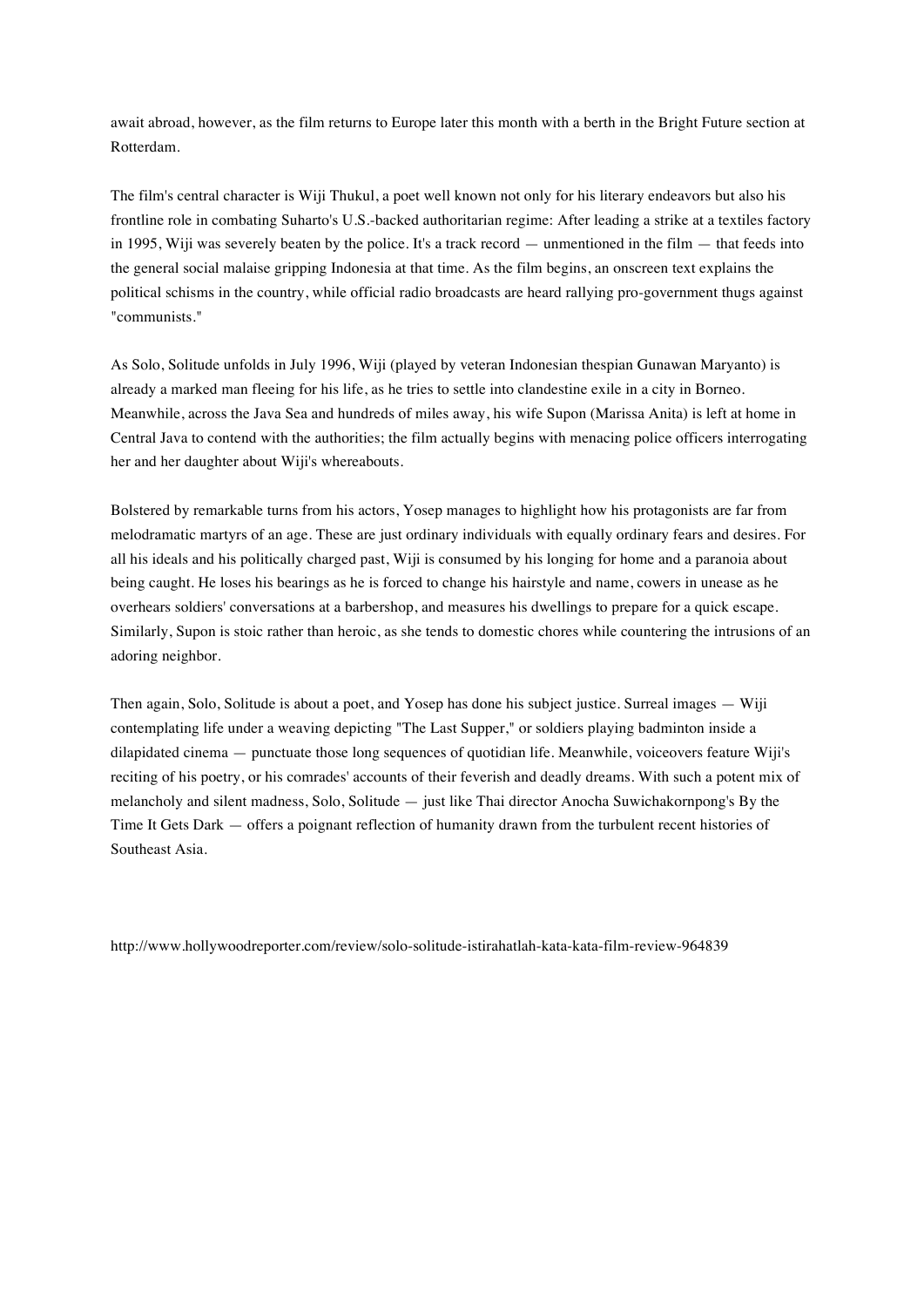# **Solo, Solitude: On the Poetics of Politics**

**ADRIAN JONATHAN PASA RIBU 31 DECEMBER 2016**



For Indonesians, May 1998 means many things.

For many people, it meant chaos and confusion. For several days in 1998, from 13 to 15 May to be exact, Jakarta was unlike its usual crowded self. The city was almost empty, with a thick sense of dread hanging in the air. The only crowds prowling the streets were rioters and looters. There were also groups of students and activists protesting the government, in their campuses and outside the parliamentary building. Waiting for them were the military, mostly from the navy, who were deployed in full force for the sake of national security. Chaos ensued. Shops were ravaged, cars were burned, and students were shot. Those who were rich, or lucky enough, fled the city. Those who weren't, hid in their houses. Jakarta was not alone in witnessing such terror. Other cities include Medan, Solo, Surabaya, Padang, Palembang, and Boyolali.

For some people, May 1998 was remembered for its racial conflicts—most of the violence was targeted against the Chinese descendants. Most of the looters did not want to drive out or murder the Chinese—they simply believed that the Chinese have an infinite supply of products. So, they thought that the shops would be open again in the future, even after being looted by the masses. The riots themselves were preceded by a severe economic crisis. The food supply was in shortage, basic necessities were in demand, yet the prices in the market shot up beyond logic. Among the panic and the confusion, rumors were spread that the Chinese were responsible for the crisis. In such desperate times, it was enough to ignite the mass violence, especially with the stereotype surrounding the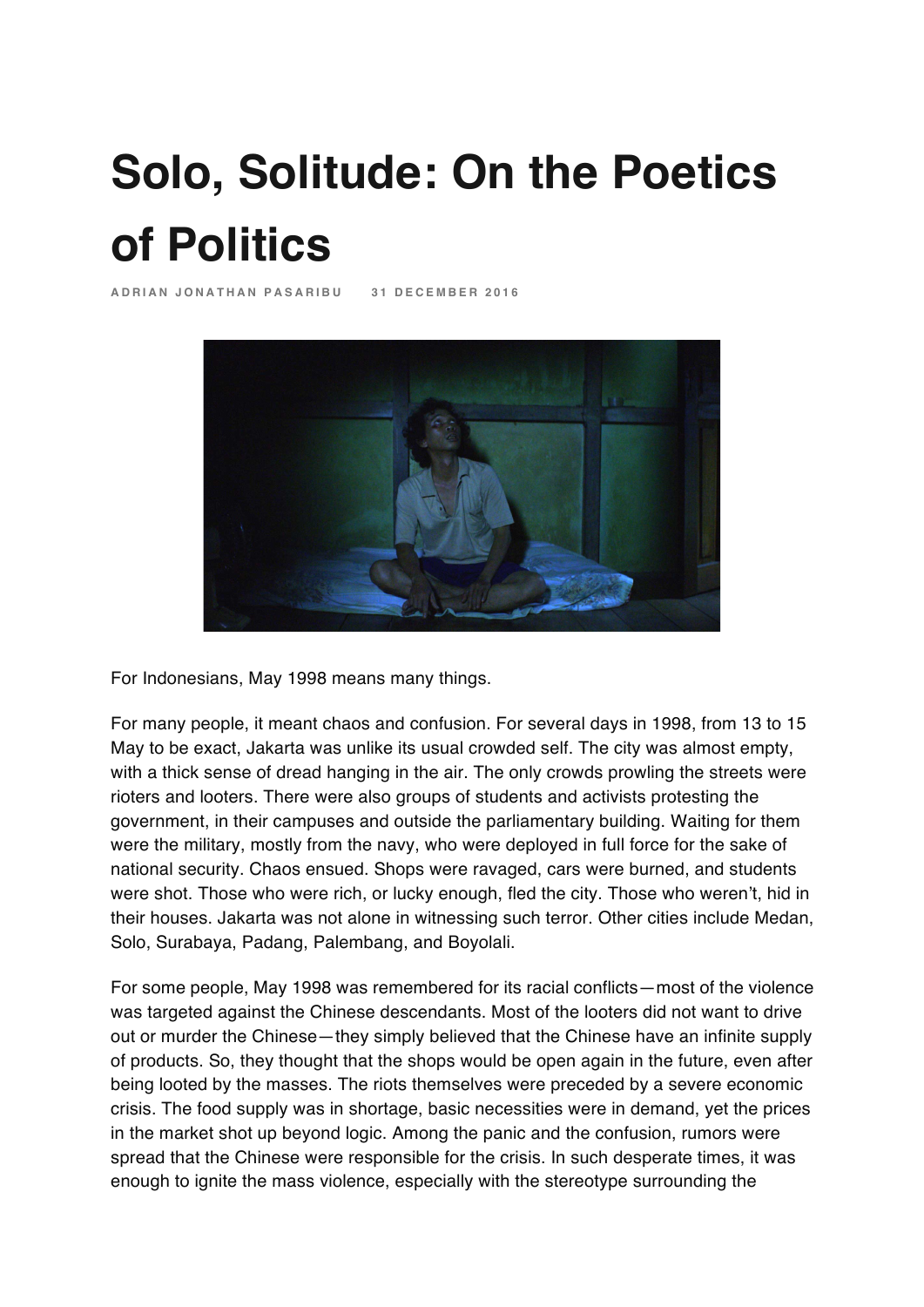Chinese descendants for years—that they are rich and stingy, and that they are the leaders in the national economy.

For the whole nation, May 1998 was the final nail in the coffin for the New Order regime. Suharto, after more than three decades in power, stepped down. A new regime, a far more democratic one, was soon installed. Historians mark this event as the dawn of democracy in Indonesia—the beginning of the Reformation era. Indeed, one of the defining features of post-98 Indonesia is direct elections. During the Suharto era, such thing was not possible—the political system was engineered by the dictator, to ensure his position in power as long as possible. There were only three political parties allowed—one of them is his own, Golongan Karya (Golkar/Party of the Functional Terms). The other two, Partai Persatuan Pembangunan (PPP/United Development Party) and Partai Demokrasi Indonesia (PDI/Indonesian Democratic Party) were curbed in terms of political influences—they were allowed to exist only to give an illusion of competition.

For Indonesian cinema, May 1998 also opened the gate for a new generation of filmmakers and a new kind of stories to emerge. Of course, other factors were at play. One of them being the technological breakthroughs at the time, which allowed more people to produce and screen their own films, which led to film communities and festivals being established all over the archipelago. Previously, film production and screenings were exclusive to the people within film schools and industry. But then, without the freedom earned after the fall of the New Order, the films produced and screened would only be limited by government restrictions, both in terms of the administrative requirements for the filmmakers and the stories allowed to be expressed through the film medium. Even though the censorship body remained in place after the Reformation, the film activities in Indonesia has been deregulated to such extent, opening up possibilities for new methods and expressions outside the established ones.

In fact, without May 1998, there wouldn't be filmmakers such as Yosep Anggi Noen and films such as *Solo, Solitude* (*Istirahatlah Kata-kata*).

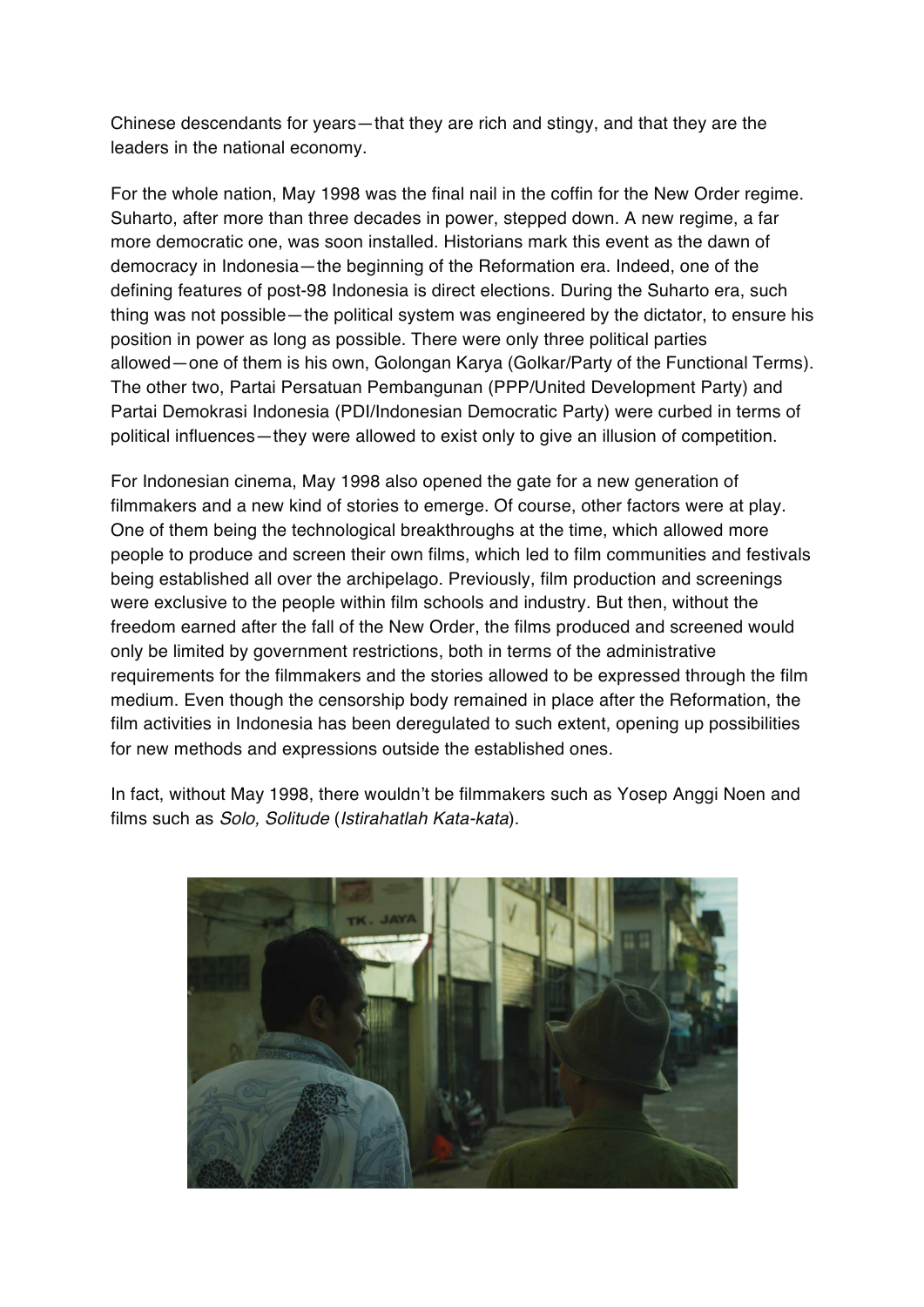#### **Where there is a will, there is a word**

Like May 1998, Wiji Thukul also means many things.

He is a poet, a father, an artist, an activist, and a symbol of freedom. Born in Surakarta on 26 August 1963, Thukul came into prominence in the 1980s. After he left middle school in 1982, he travelled from villages to villages—singing, performing, and peddling his poems. It was during these travels, he was exposed to the network of political activists and intellectuals outside his hometown. And it was also during this period, Thukul's poems began to find a wider audience through publications in newspapers and magazines. In 1984, Taman Budaya Surakarta published the poet's first anthology, *Puisi Pelo* (*Lisping Poetry*).

The title perfectly describes Thukul as the poet is indeed renowned for his lisp—he had trouble pronouncing *r*, making the letter sound like *l*. Yet Suharto's regime feared his words, his spoken verses. His poems are known for its harsh yet honest criticism of the regime and its colloquialism—Thukul deliberately eschews grand writerly words, in favor of everyday conversational words. That is why his poems are popular with the masses—they could be read by people from various strata, they directly address the problems the public live with everyday. Thukul literally is the voice of the people.

As an artist, Thukul's political commitment was apparent from the start. In a radio interview in 1983, a year before the publication of *Lisping Poetry*, the poet opined that most of the poetry in Indonesia was not born out of social observation. Thukul believed that poetry must be rooted in the actual condition of the people. This belief became even more nuanced when Thukul was involved in Jaringan Kerja Kebudayaan Rakyat (JAKKER/Working Group for People's Culture) in 1993.

There, Thukul met fellow pro-democracy artists, like Moelyono and Semsar Siahaan. Through the group's meetings and discussions, the poet was exposed to new knowledge and inspirations. He read Paulo Freire and Ivan Illich about pedagogy for liberation. He learned and practiced the strategy of Augusto Boal, the Brazilian artists who use theater as a means of destroying the culture of silence—the culture that makes people afraid to speak truthfully about the reality and life around them.

In 1994, Thukul led a massive strike in Sritex, a textile factory in Sukoharjo, Central Java. More than fifteen thousand labors stopped working. The police attacked the demonstrators. Thukul got beaten up, to the point he was half deaf and almost blind. It was moments like this that shaped Thukul's ideology even more. In a poem, he wrote that nothing could stop him writing. If he doesn't have a typewriter, then a drop of blood is enough for him to write poetry.

Like May 1998, Wiji Thukul brought about progress with a price to pay: his own life. After the May 1998 riots subsided and Suharto resigned from power, the poet was nowhere to be found. Many people believed that Thukul was among many activists that were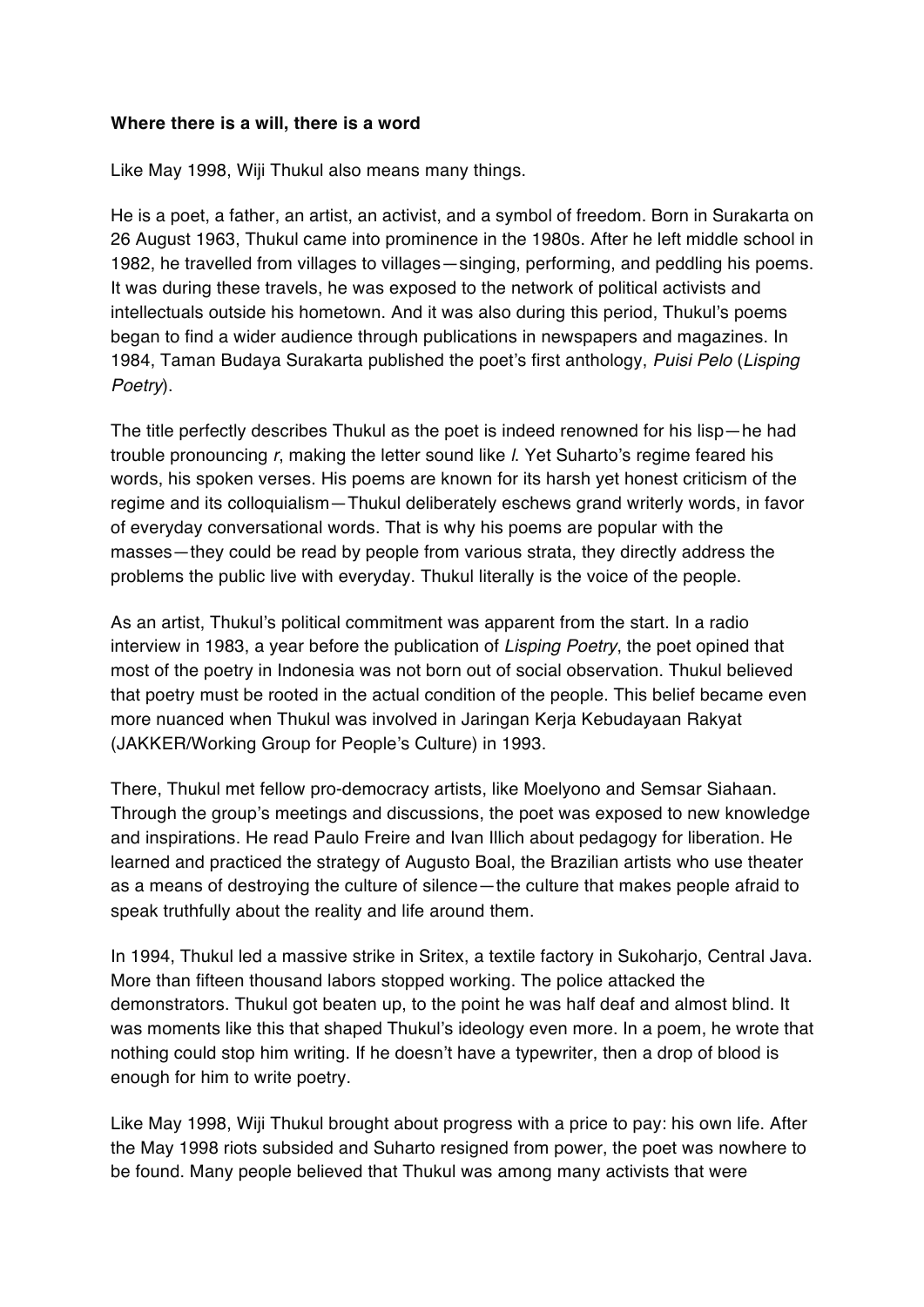abducted by the authority—his name after all was high on the target list of Indonesian military. Eighteen years after the historic event, his whereabouts is still unknown, and the government has taken very little action to rectify that.

This, however, is not Thukul's first disappearance. Two years before that, Thukul took a self-imposed exile in Pontianak to evade the authority. It is this event that opens *Solo, Solitude*. In the film, scenes of Thukul on the run are accompanied by a deluge of words. A deluge of half-truths, to be exact, engineered by the New Order government to direct the masses to the regime's version of reality. We heard a news broadcast, delivered by a woman, regarding the riot in Jakarta on 27 July 1996. Almost simultaneously, another news broadcast followed, this time delivered by a man, accusing Partai Rakyat Demokratik (PRD/People's Democratic Party)—another group that Thukul took part in—as communists and the main culprit behind the riot.

*Solo, Solitude* never clarifies the identities of the man and the woman behind the broadcasts. Yet, if we revisited the events leading up to May 1998, there were some instances when the military tried to pin down PRD as communists. In Indonesia, "communist" has become the buzzword for every individual, group, and idea that is contrary to the government—whether they are truly communist or not, it matters not. This is the heritage of the New Order to Indonesia, a phenomenon that could be traced to the 1965 massacre, in which Suharto also took part. PRD became an easy target—also the most logical one—as Suharto allowed only three political parties within his regime.



#### **The years that shook the nation**

Broadly speaking, Indonesia's history is defined by three periods: 1945, 1965, and 1998. The first marks the independence of Indonesia, while the second refers to the bloody massacre of people alleged with the growing communist movement at the time, which in turn led to the rise of Suharto and the New Order in 1966.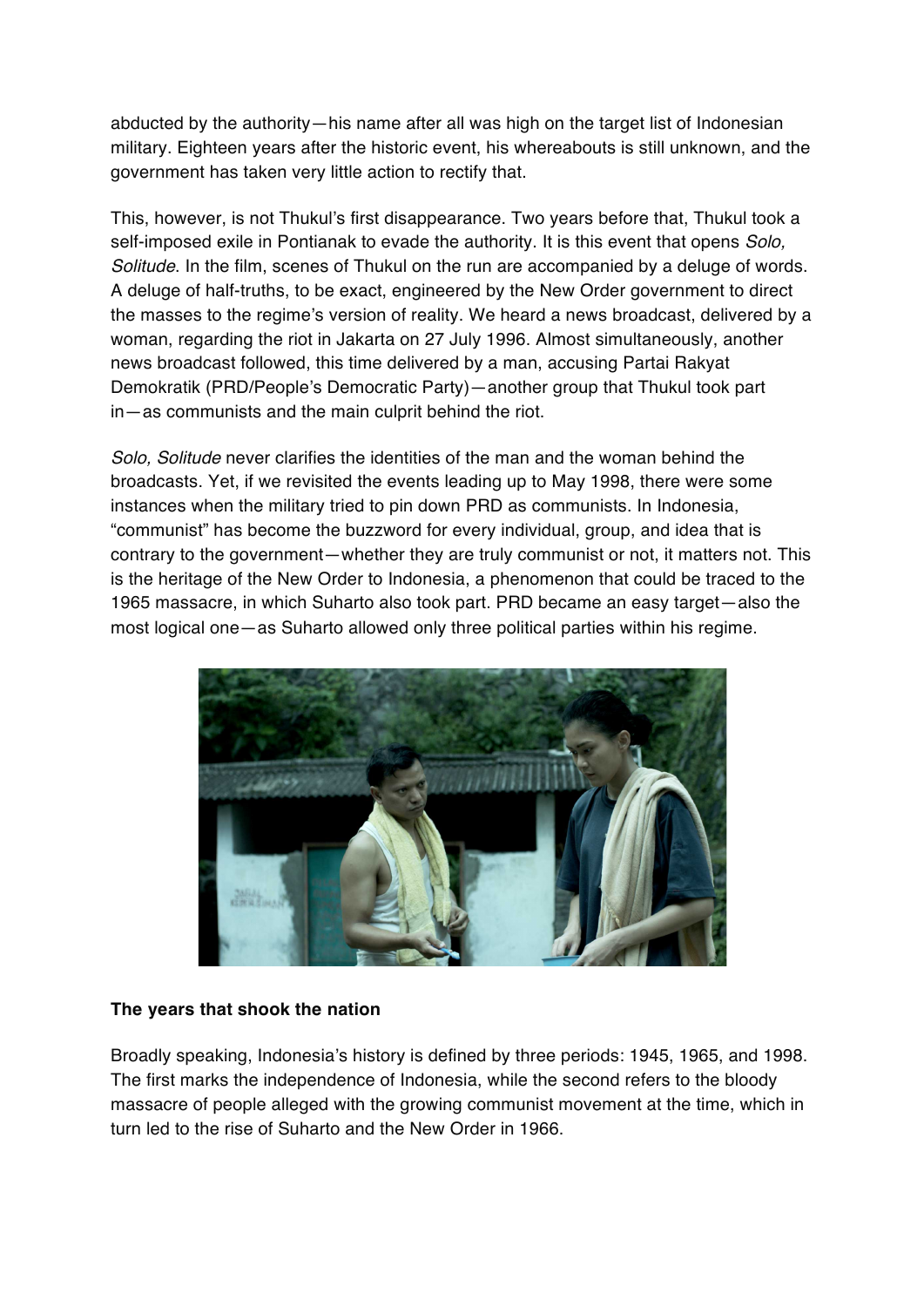Of those three crucial periods, 1998 remains the least defined cinematically. The nation's independence has always been one of the most romanticized themes in Indonesian cinema, while the 1965 tragedy found its articulation through many independent films. 1998, on the other hand, has only been revisited and dissected a few times by the local filmmakers. Indeed, it took ten years for Indonesian cinema to have its first feature regarding the historic event—that is *9808: An Anthology of 10th Year Indonesian Reform,* an omnibus of ten short films directed by a group of filmmakers, released through limited screenings on 13 May 2008. Soon after that, *May*, directed by Viva Westi, hit the theaters in Indonesia on 5 June 2008—albeit for a very short time.

There are three other films regarding May 1998: *Student Movement in Indonesia* (2002), *After 15 Years* (2014), and *The Day the Sky Roared* (2015). Like the films mentioned before, these three also enjoyed limited screenings, either in commercial or arthouse theaters. The first two were documentaries directed by Tino Saroengallo. *Student Movement in Indonesia* gathers testimonies from the victims and witnesses of May 1998, while *After 15 Years* narrates the life in post-Reformation Indonesia through several activists and public figures. *The Day the Sky Roared* is a ten-minute short directed by Jason Iskandar, portraying the chaos of the 1998 riots through the eyes of a little girl.

Only five films for such a historic event, in the time when it is much freer to express ideas and thoughts criticizing the regime. This is a problem worth pondering.

Cinema as medium of expression has played a vital role in shaping the people's perspectives regarding themselves and their place in history. Indonesia is no exception. We could point at how Suharto's regime brainwash the masses regarding the 1965 tragedy, by producing a docu-drama titled *Pengkhianatan G30S PKI* (*The Betrayal of G30S PKI*), in which the Partai Komunis Indonesia (PKI/Indonesian Communist Party) were portrayed as the God-hating forces that plotted against the government. Suharto, of course, is glorified as the man that saved the nation from the coup attempt. The New Order regime televised the *Pengkhianatan G30S PKI* annually and made the film mandatory viewing for students on 30 September. For many years, images of the film shape the popular imagination of Indonesians regarding communists and the 1965 tragedy.

The Reformation era brought about myriad counter-narratives to the New Order propaganda on the 1965 tragedy. The most notable, of course, are the two Joshua Oppenheimer documentaries: *The Act of Killing* in 2012 and *The Look of Silence* in 2014. But then, even before those two films were released in their respective years, Indonesian filmmakers has produced films, both fiction and documentary, regarding the 1965 massacre almost every year since 1998. In total, there are 47 films.

These films were shown to the public through independent screenings in various cities, and often were accompanied by discussion by victims, witnesses, and activists. Indeed, the public opinion are still divided regarding the 1965 tragedy. Some still prefer to believe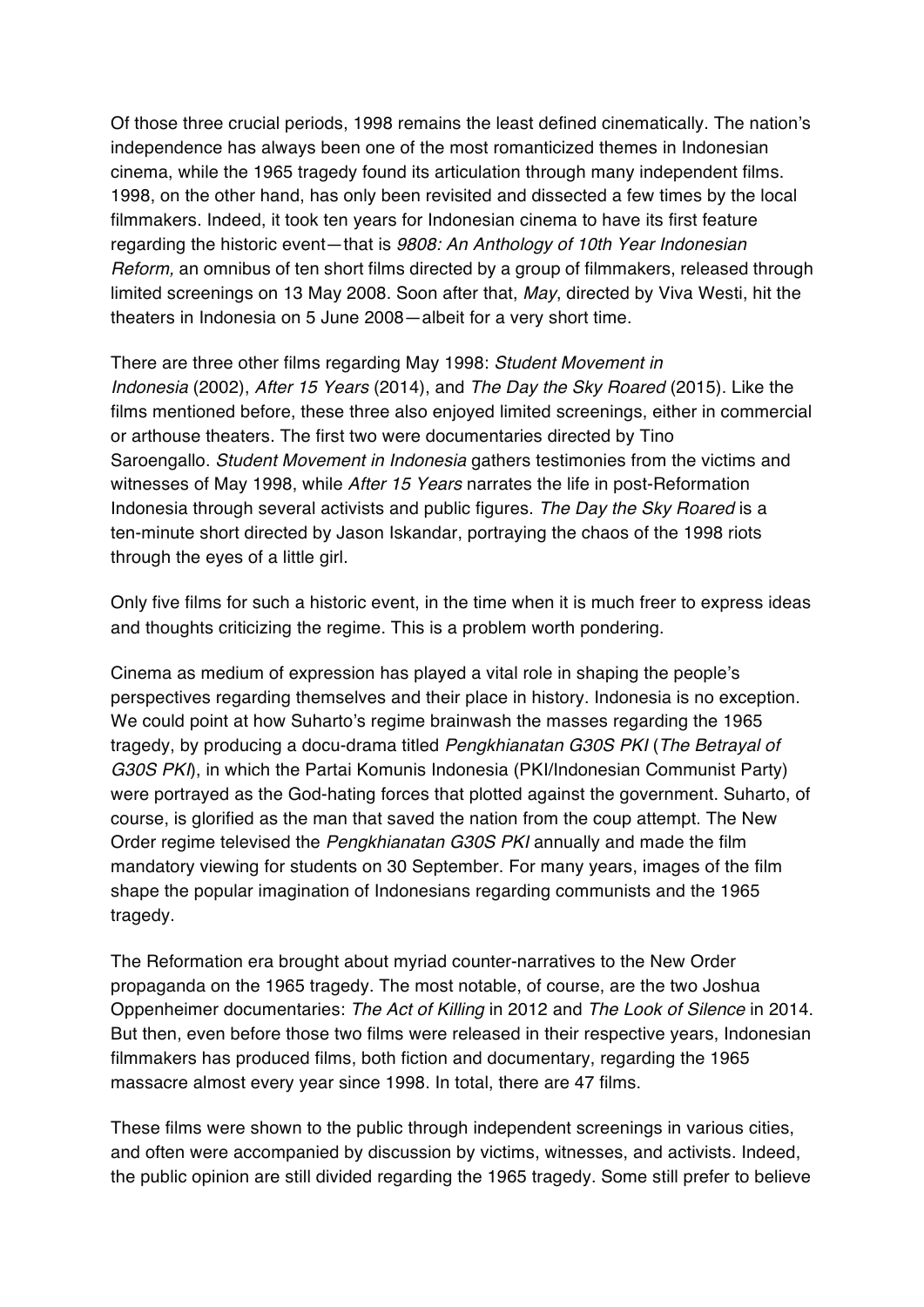the New Order's propaganda, while others begin to question it. But then, such diversity of opinions is still much better compared to the single undisputed belief that was prevalent during the New Order era. Diversity encourages dialogues, and dialogues often lead to change.

1998 is no less important than 1965. Suharto's regime formed much of the history of post-independence Indonesia. For thirty-two years, the New Order shapes the nation's culture, politics, and economics for its own end. The consequences are still felt until now, and that is why we urgently need Indonesian filmmakers to look back toward the turning points of their nation's history. After all, 1998 is still not so far back, and cinema is a way to retrace the nation's history, to redefine the eras that shape the people.



## **Politics through the poetics of cinema**

*Solo, Solitude* becomes a breakthrough because of such condition. Fittingly, the film defines Wiji Thukul through two things: absence and language. Indeed, those are the two things people readily associate with Thukul. More than that, absence and language perfectly articulate the significance of the year 1998 for Indonesia.

In the film, Yosep Anggi Noen and his team chose to explore the former in depth. The latter is consigned to voiceovers, which is actually a strategic narrative decision. After all, with or without the film, Thukul's reputation as a poet is an already established fact. The filmmakers put more emphasis on the poet's roles as a father and a husband. His activism and literary career is articulated to the audience only as consequences that impacted the family's unity and togetherness. This is apparent since the film's opening scene. A government agent asked Thukul's wife, "Where is your husband?" Silence. His children were also questioned. Again, silence. Nobody dared to say a single word, for the sake of the poet's safety.

Indeed, it is Thukul's absence that is still unexplained to this very day. It is also his absence that truly defines the New Order's regime of terror. What has often been missing, both in Indonesian cinema and the public discourse, is how a fascistic regime could take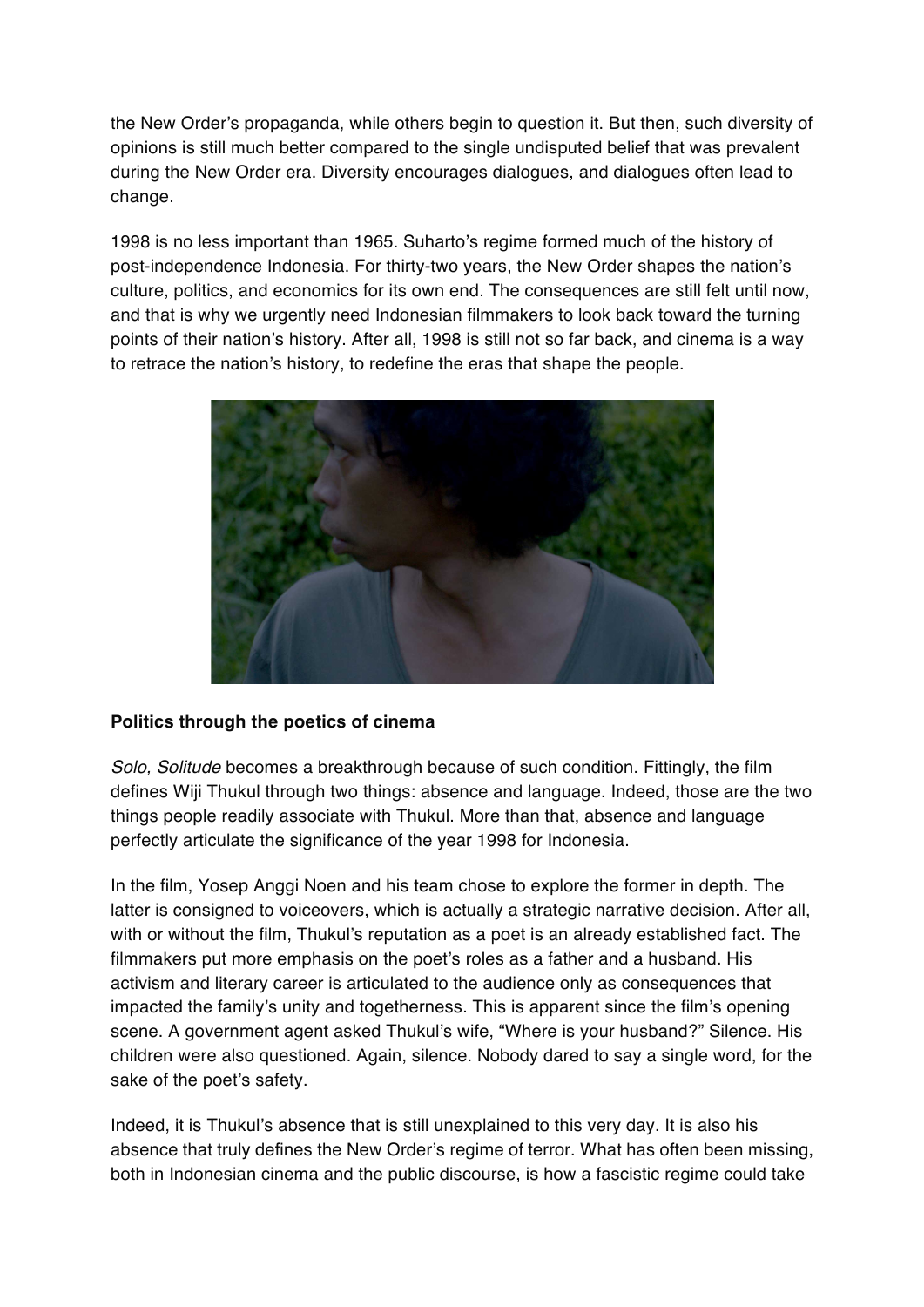power in Indonesia. The New Order era is worth to be discussed not only because of the countless victims it claimed, but also because of the conditions that allowed Suharto to take power, and the methods used by the regime to remain in power for such a long time.

*Solo, Solitude* sheds a light on such historical conundrum, by highlighting Thukul's self-imposed exile in Pontianak in 1996. What should be noted is that the film interprets the poet's struggle less as a political action, more as a psychological struggle. The story arc lies on Wiji Thukul's effort to cope and overcome his fear. He spent much of the film in paranoia—asking nervously to his ally whether there is another door for escape, measuring the walls around his hiding place in case he needs to make a quick getaway. He dared not to step outside, fearing the regime had prepared a trap to take him into custody.

That paranoia is translated beautifully in the film's visual grammar. *Solo, Solitude* keeps its audience in suspense all the time. Everything outside the poet is deliberately kept ambiguous by the filmmakers. The film restricts our perspective to Thukul and the very few people he met during his hiding in Pontianak. The world outside the poet is represented only by his wife, Sipon or Dyah Sujirah, who waited for his husband to return. And also by stories, told by Thukul's friends, regarding the fate of the poet's colleagues in various cities, who either disappeared or were apprehended by the authorities. We never see how they disappeared, or how the regime managed to capture them, and that is exactly how the New Order government controlled the masses in its heyday. The regime planted stories and myths, and sometimes displayed unknown corpses in public places, just to spread fear and ensure the public won't step out of their line.

In one scene, in the barbershop where Thukul wanted to get a haircut, a soldier narrated a mission he and his division once undertook in Yogyakarta. They killed the thugs, or "anybody with a tattoo", and left their corpses for the public to see, so the people "would respect and, more importantly, fear the regime". Why they are killed is never explained to the public. What is offscreen, although inexplicable, is just as important as what is onscreen—the New Order politics through the poetics of cinema.

It was also because of this psychological portrayal of Thukul, *Solo, Solitude* separates itself from many biopics of Indonesian freedom fighters. In the film, history is not explored and presented as mere physical reenactments of times and events gone by. Instead, the film delves into the past to raise fundamental questions about what it means to be a citizen, particularly in the context of our government's failings. Because, in the end, the greatest patriotism is to tell your country when it is behaving dishonorably, foolishly, and viciously.

Yet *Solo, Solitude* manages to evade all the usual clichés of the revolutionaries. The film does not romanticize Thukul as some kind of superhuman—a single driving factor in bringing about changes in the nation's history. In the film, Thukul is a mere human, who is sometimes powerless in his struggle against tyranny and injustice. It was only natural that he felt fear. Thukul's fear represents the public's fear, the very people he fought for. It was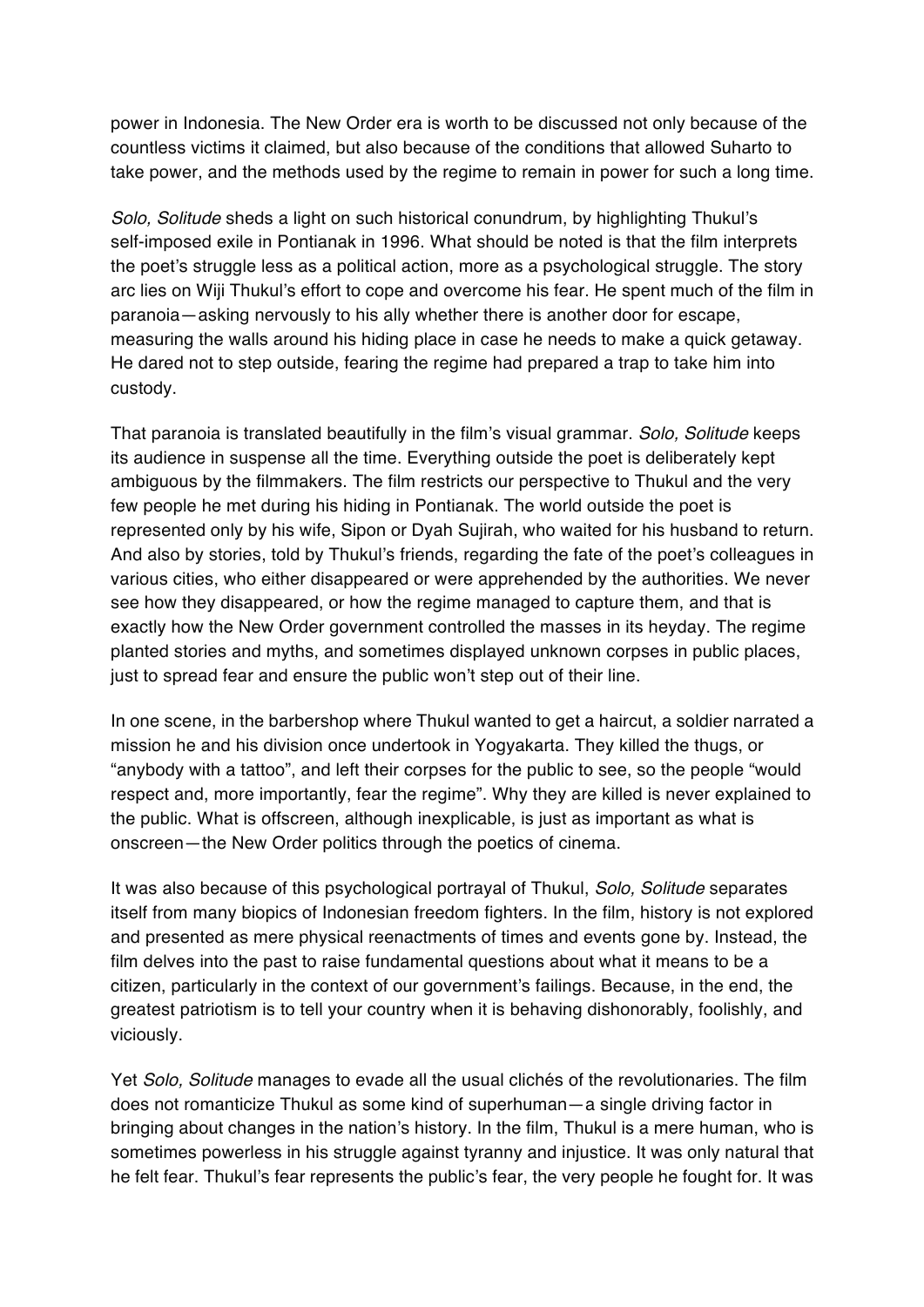that same fear that encourages the poet to step out of his hiding, return to his home in Surakarta, went to Jakarta to join the masses in overthrowing the New Order regime, and disappeared in the process. His absence, unexplained until now, is not only a monument for us to pay respect to, but also as a lesson for the future of our nation. After all, those who fail to learn from history are doomed to repeat it.

Thukul is not Indonesia's greatest poet. He is certainly not the only casualty of the New Order government. But he is one of the most important stories in the history of Suharto's bloody regime. For many, he defines what Reformation era is all about.

http://cinemapoetica.com/solo-solitude-on-the-poetics-of-politics/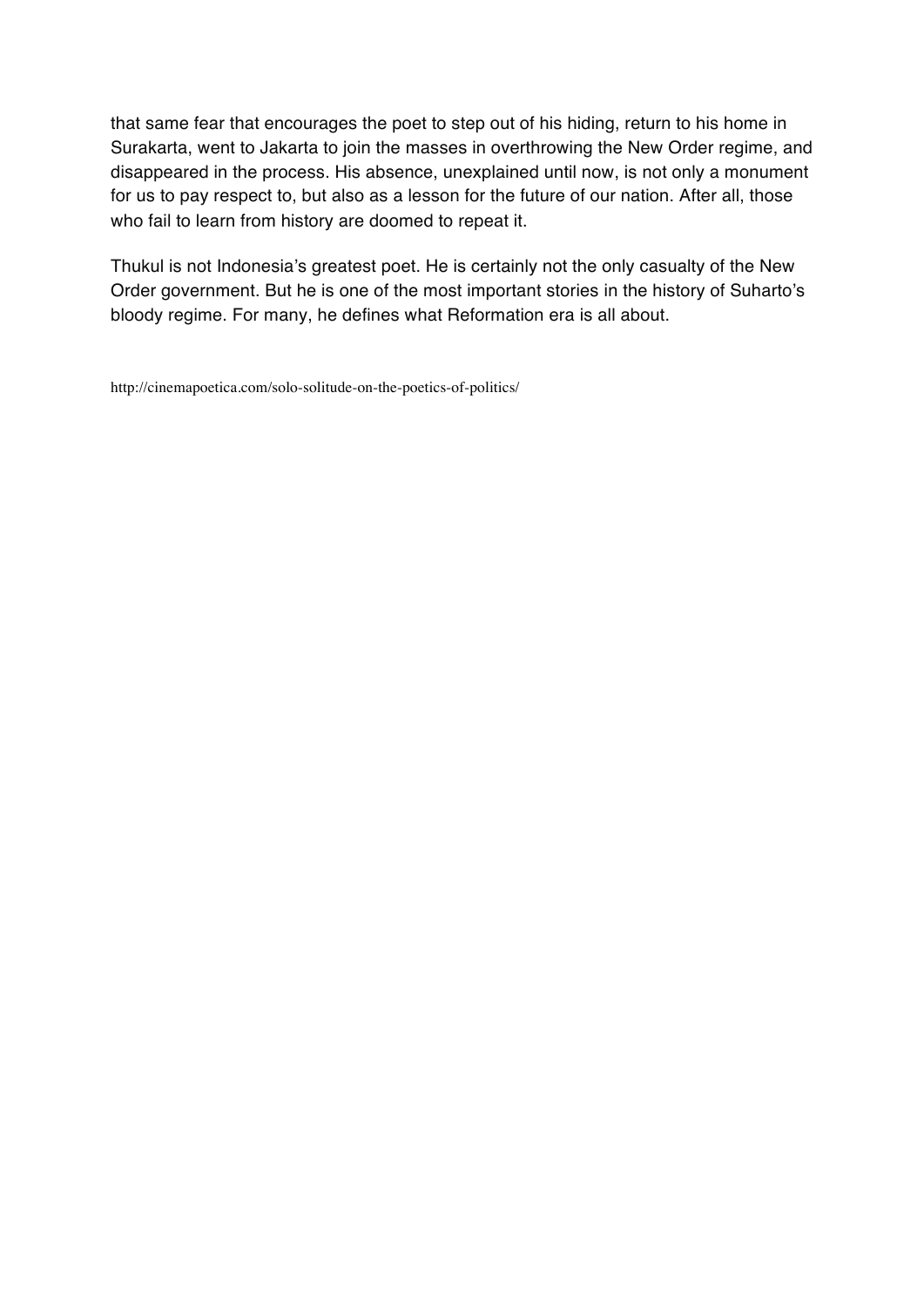

## **Indonesia's Long Lost Poet is Awakening Questions About The Past**

STANLEY WIDIANTO Feb 22 2017, 4:15pm



## **Indonesian poet Wiji Thukul disappeared over a decade ago during political turmoil. But with the release of his biopic Istirahatlah Kata-kata, his words are awakening once more**

Widji Widodo was born in Solo, Central Java to a rickshaw driving father and a mother who sold streetside fried chicken. He was a brash-speaking, thin and perennially restless man who went by the name Wiji Thukul. This was not the kind of man films are made about. But hundreds of people came to Taman Ismail Marzuki in Central Jakarta to watch a movie about his life

Between 1994 and 1998, he lived his life as an outlaw. Clandestinely crossing islands and cities, using friends homes as hideouts, looking for the nearest escape route and barely seeing his family. He was a Catholic with a lisp that made it hard to pronounce R's, fellow activist Prijo Wasono said, "he liked to wear a white shirt that was no longer white."

Workers rights were often at the core of his activism after founding the art collective, Jaringan Kerja Kebudayaan Rakyat (Jaker) under the People's Democratic Party (PRD). Depending on who you ask, the PRD was trying to overthrow Soeharto's regime or promote workers rights. Wiji's life was increasingly defined by the message of revolt. It was never bloody, unlike his right eye that military personnel bashed it with a gun, he stood in solidarity with workers. Like the 14,000 laborers of PT Sri Rejeki Isman he joined to demonstrate for higher wages in 1995.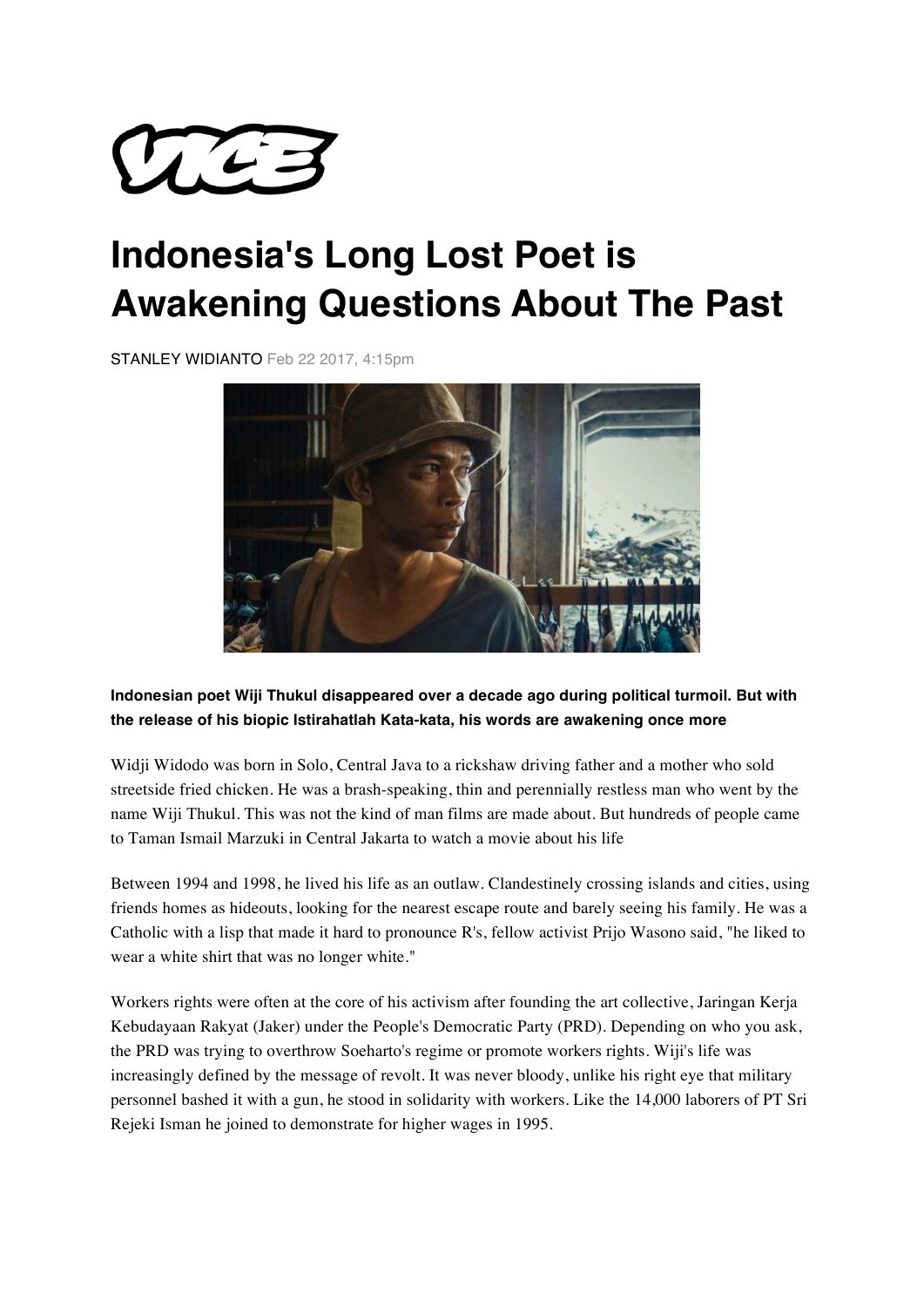Activism was seen throughout his bluntest weapon, poetry. He thought of himself as "the president's nightmare" ("Nyanyian Akar Rumput"). Oppression to him was "the most honest of teachers" ("Pepatah Buron") and anything challenging it makes generals "angry" ("Para Jenderal Marah-Marah"). He wrote what people referred to as "pamphlet poetry," easily consumable by the masses. He's seen as one of Indonesia's great literary figures, as writer Armah Dhani argues in his **piece**.

"Poetry is eternal, it can be taught every time. Reading it should help people to understand the situation that made it necessary for it to be written in the first place," Wahyu Susilo, Wiji's younger brother told me when asked if Wiji's poetry should be taught in schools. His brother carried on Wiji's legacy on workers rights by working as an analyst at Migrant Care, an NGO focused on migrant workers rights.

A fatal riot broke out in the headquarters of the Indonesian Democratic Party (PDI) in July 1996. It was a desperate bid to elect Megawati Soekarnoputri as president in order to finally end Suharto's 32-year New Order regime. The regime painted PRD as the perpetrators, triggering a witch hunt that sent Wiji on the run. Eventually the hunt ended in May 1998, resulting in the unsolved **disappearance** of 13 people, including Wiji. Since then, he has been a poster boy for silenced, displaced people; for unresolved ordeals. If broken democracy had a face, it would have his scrawny, unkempt one.

I got an insight into Wiji's last few months before his disappearance. *Istirahatlah Kata-Kata*, a film by director Yosep Anggi Noen, chronicles Wiji's seven-months on the lam to Pontianak, West Kalimatan. A city where folks knew him by three names, Paul, Martinus Martin and Aloysius Sumedi. Theatre actor Gunawan Maryanto portrays Wiji throughout the quiet film. Maryanto was transformed into the famous poet, right down to the fake, protruding teeth. Wiji's poems help drive the narrative through a voiceover, his constant fear felt clear and unwavering.

Novelist and executive producer Okky Madasari thinks the enthusiasm behind the film is fueled by Indonesians yearning to dig up secrets buried in the past. "Like Wiji, they'll also remember what it feels like to be abandoned and erased by the country," she **wrote** in an op-ed. The film portrays Wiji as a human affected yet unfazed by fear, and also as a family member that was out of the picture and would remain so. It traverses the stealth and confrontational nature of his poetry. For most people watching it, the filmmaker said, they already feel as if they have lived this story.

To us, Wiji is nothing more than a story convincingly told. Sure, we know something about the people he left behind, but little is actually known about him. His wife Siti Dyah Sujirah is a tailor in Solo and **suffered from depression** over the loss of her husband. Fitri Nganti Wani, their daughter, is an Indonesian literature graduate from Universitas Sanata Dharma, she released a book of poetry called *Selepas Bapakku Hilang.* Fajar Merah. Their son, is a musician in a band called Merah Bercerita, their **self-titled album** contains 4 songs that adapt Wiji's poems as lyrics, including "Bunga dan Tembok" which plays during the film's final act.

"I like the ending: It dramatizes things and that the film has more quiet, stoic scenes about. I prefer a quiet scene, because it gives time for our minds and thoughts to race. We think to ourselves, 'Oh so this is what it feels like to be a fugitive'," Fajar tells me.